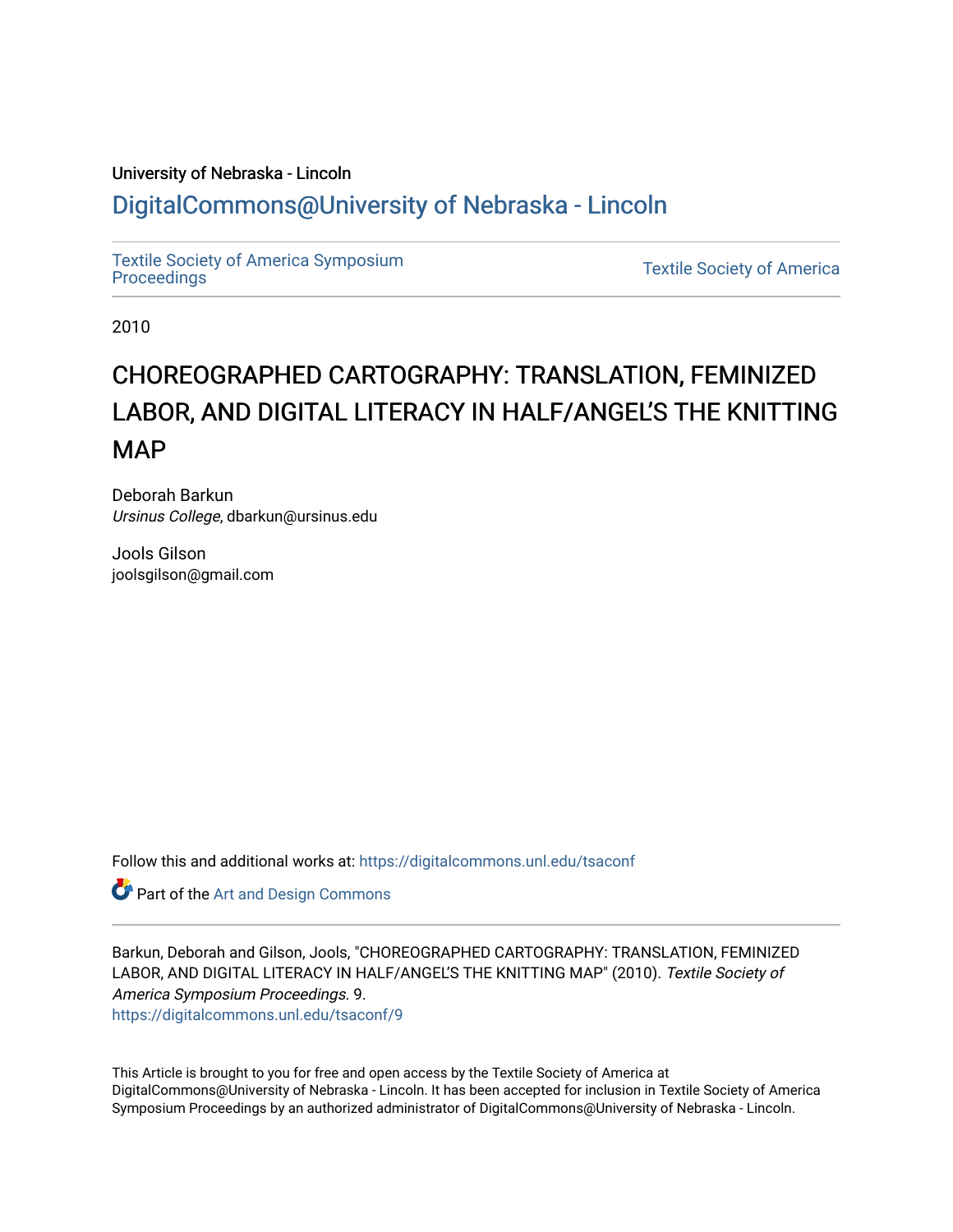From Plains Space to Cyber Space

Textile Society of America ~ 12th Biennial Symposium ~ Lincoln, Nebraska ~ October 6 - 9, 2010

Nominated for a Founding Presidents Award

#### **CHOREOGRAPHED CARTOGRAPHY: TRANSLATION, FEMINIZED LABOR, AND DIGITAL LITERACY IN HALF/ANGEL'S THE KNITTING MAP** DEBORAH BARKUN AND JOOLS GILSON

joolsgilson@gmail.com



*half/angel, The Knitting Map (2005) installed in Millennium Hall, Cork City* 

*In half/angel's project* The Knitting Map*, software was written to translate information about how busy Cork City was, into knitting stitches, and what the weather was like, into wool color. This information was uploaded to digital screens as a simple knitting pattern (knit this stitch in this color), and volunteer knitters sat at twenty knitting stations in a wooden amphitheatre in the crypt of St. Luke's Church and knitted. And they did this every day for a year*  $\ldots$ <sup>1</sup>

*The Knitting Map* was a large-scale, durational textile installation commissioned by the executive of the European Capital of Culture for Cork 2005, a year-long festival of art and culture. *The Knitting Map*, a vast field of hand-knitted wool panels whose stitches and colors correlated to levels of urban activity and weather in Cork City, was collaboratively produced by over 2000 volunteers. The work's dimensions vary depending on the space in which it is sited. Its homey materiality blanketed the stark interior of Cork's Millennium Hall (2006), while the more intimate space of Millersville University of Pennsylvania's Ganser Gallery (2007) inspired a more topographical installation, in which the fields of *The Knitting Map* flowed and gathered in a lush aerial landscape. half/angel, a Cork-based art and performance collective, conceived *The Knitting Map* as a conceptual portrait of the city and its residents. At the same time, as a

<sup>1</sup> Barkun, Gilson-Ellis & Povall: 4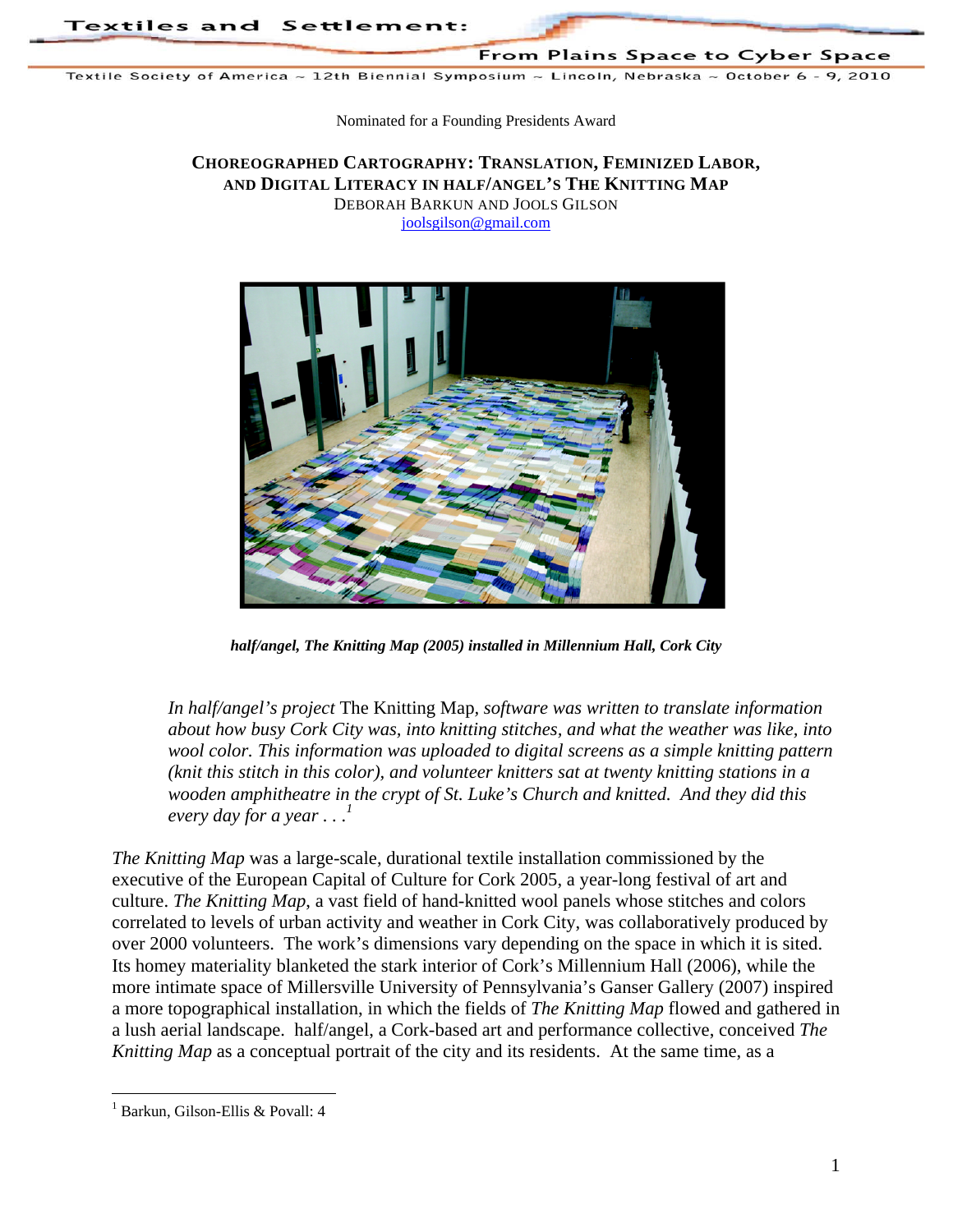collaborative project that required the participation of thousands of knitters, *The Knitting Map* simultaneously served as a complex *self*-portrait of the city and its residents. As such, knit into its material, digital, and visual texts, and reception history, is an ambivalent narrative of civic, national, cultural, and gender identity.

When conceiving *The Knitting Map*, half/angel drew on discourses of contemporary art such as Minimalism, installation, digital media, abstraction, collectivity, conceptual art, and performance. Their chosen medium—textile, wool, knitting—possesses a significant discourse of its own within the domain of traditional craft, as well as contemporary practice. half/angel is hardly alone in its invocation and appropriation of knitting within the domain of contemporary art, as the work of artists such as Oliver Herring, Rosemarie Trockel, Dave Cole, and Magda Sayeg demonstrate. Yet, within an Irish context, knitting is enfolded into economic and cultural history in ways that both enrich and complicate *The Knitting Map*'s creation and reception. Processes of translation—visual, technological, generational, socio-economic, gendered, political, and national, to name a few—become paramount to the resultant narratives, intended and otherwise, conveyed by and inscribed within and on *The Knitting Map*. In particular, the acquisition of digital vocabulary, initially unfamiliar and intimidating to many participating knitters, empowered a group of women to speak through a traditional art form in an innovative voice, thereby producing knitting as a radical act, and claiming monumental space for craft.

*The Knitting Map* project was always an audaciously ambitious one; half/angel<sup>2</sup> rehearsed for it by spending ten years making contemporary dance and installation works which involved various motion-sensing digital technologies, and by honing a poetic sensibility that aspired to 'trick' computers into being able to see the ache of emotion. During this decade, half/angel's model of motion was the dancer's body, or the body of the individual gallery visitor. In *The Knitting Map*, half/angel exchanged an individual corpus, often a highly trained one, for the shifting turning energies of a city. They monitored its movements, and its weather, and they knitted it.

Like the collaborative artists of half/angel and the corps of volunteer knitters who made *The Knitting Map* possible, we, (Deborah Barkun and Jools Gilson), are translators—co-authors knitting a unified voice. half/angel's performance and installation practice had always involved the translation of one gesture into another. Originally, the artists wanted a satellite to provide data about how busy Cork city centre was, but eventually settled for four city centre closedcircuit cameras, and became signatories to promises to the Gardai, the Irish police, that they would not publicly broadcast or display the captured images. half/angel director Richard Povall was the only person to look directly through the eyes of these cameras, and he did so not to witness the events they captured, but to use software to analyze just how much movement was happening in front of their eyes. Through processes of averaging and collating<sup>3</sup> the data from

 $2$  Directed by Richard Povall as well as Jools Gilson. All software and digital environments were designed by Richard Povall.

 $3$  Richard looked at this information over many weeks, and averaged the data, and then programmed the system to upload this number to our central processor every 5 minutes. He then integrated the information from the four city centre locations by collating and averaging their numbers again, to give a single number between 1 and 25 to represent just how busy the city was every 5 minutes. He then did more averaging, and the city's level of motion generated a single number every day. We made a graduated list of stitches from 1 – 25 that moved from simple to complex, and we mapped this onto the levels of busyness generated by the city.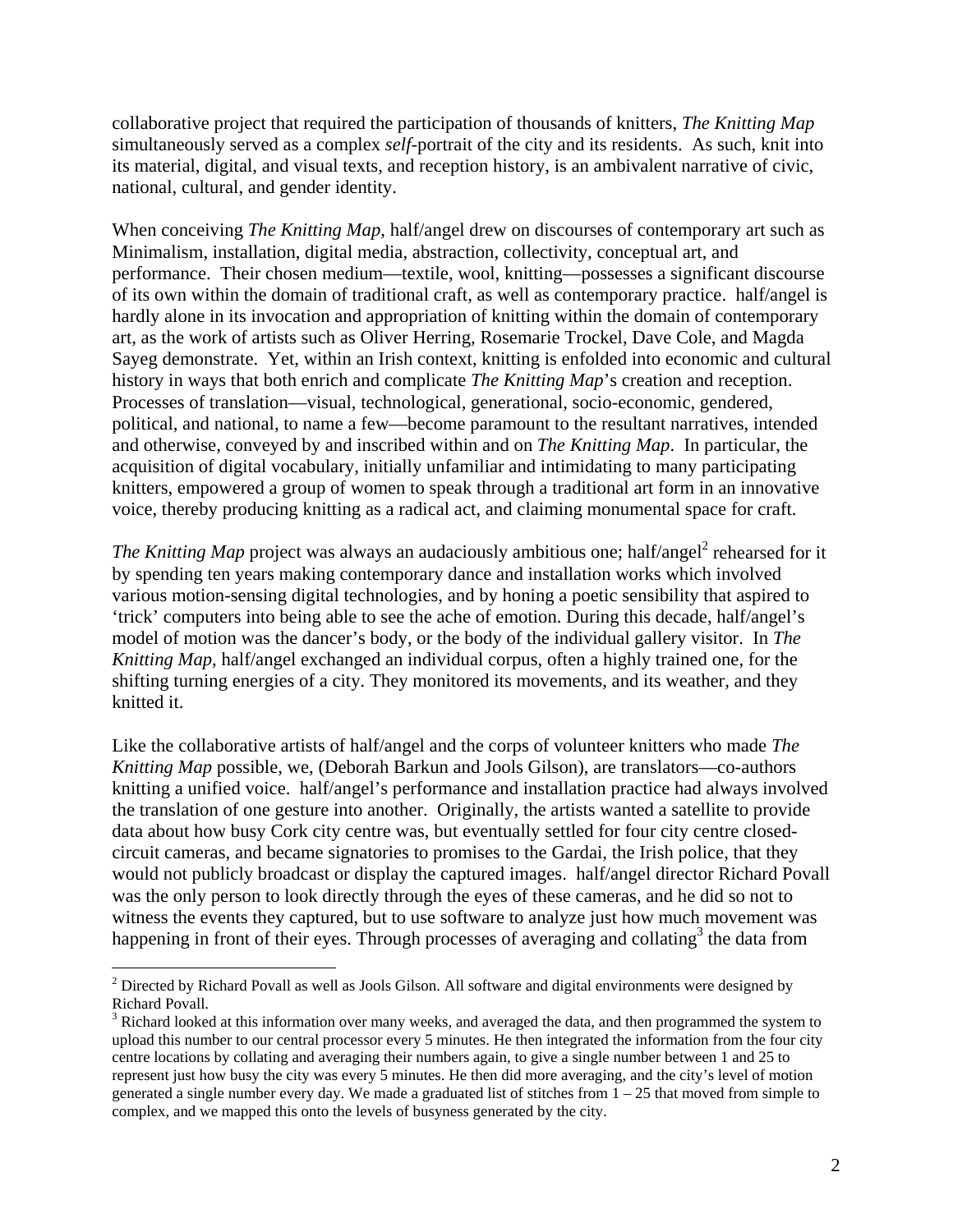these cameras, Povall programmed the system to translate how busy the city was into one of 25 knitting stitches of equivalent complexity. Likewise, Povall compiled data on Cork's weather, including temperature, precipitation and wind speed, and translated it into a rich-yet-muted palette of color, redolent of the region's urban and rural landscapes.

The process of conjuring the energies of climate into an abstract cartography meant that in some sense the volunteer knitters, overwhelmingly women<sup>4</sup>, were knitting the weather. Such a communal gesture, technologically enabled, brought frosts, floods, and heat into the domestic and ordinary act of knitting. It opened its close, domestic, and feminine associations to the literal and metaphorical sky. *The Knitting Map* also made proximate the mathematical complexity of knitting difficult stitches with the energy of a city's frantic and crowded streets. By translating shifting numerical combinations into, for example, an open honeycomb cable<sup>5</sup> stitch, the participants re-worked the data about Cork City's activity, *digitally* transmitted via computer monitors, and integrated it with their fingers—their digits—in processes of communal hand knitting. *The Knitting Map* allowed the prevailing cultural marginality of women-over-50 to collectively fabricate a work of originality and significance and, in doing so, re-mapped their own apparently tangential geography.<sup>6</sup>

The symbolic and literal empowerment of *The Knitting Map*, its playful plurality, and the fact that it made women the custodians of a wildly ambitious cartography, were not ideas that were easy to communicate, outside of the discourses of art practice and criticism. Yet many of these knitters understood their participation as a civic contribution of great material and symbolic worth.<sup>7</sup> For many of these women, their involvement in *The Knitting Map* was their first involvement in an arts project.

In order to communicate *The Knitting Map*'s poetic and conceptual premises, half/angel first addressed a dilemma of language: how to effectively translate digital displays that correspond to stitches and colors to participants unfamiliar with the aesthetics, technology, and vocabulary of contemporary art. Indeed, producing a technologically mediated conceptual portrait of Cork required trust in and comfort with the technology integral to the project. Ultimately, to create an environment conducive to knitting, the technology that collected, collated, and transmitted data itself needed an interpretive apparatus to be comprehensible. Toward this end, half/angel translated their technology into familiar and purposeful forms and materials, thus mitigating feelings of intimidation that technology so often engenders. In effect, half/angel gently introduced digital technology to *The Knitting Map*'s participants, largely Irish, women over-50,

<sup>&</sup>lt;sup>4</sup> Men *were* involved in knitting *The Knitting Map*, and were always welcome. But in the end, they were a tiny minority.

 $5$  *Open Honeycomb Cable* (knitting pattern where K = knit, and P = purl):

The pattern begins on the wrong side, so work 1 row knit before starting. Row

<sup>1:</sup> K2, p8, k2; rep to end. Row 2: P2, C4B (slip next 2 sts onto cable needle and hold at back of work, k2, k2 from cable needle) C4F (slip next 2 sts onto cable needle and hold at front of work, k2, k2 from cable needle), p2; rep to end. Row 3: As  $1^{st.}$  Row 4: P2, k8, p2; rep to end. Row 5: As  $1^{st.}$  Row 6: As  $4^{th.}$  Row 7: As  $1^{st.}$  Row 8: As  $4^{th.}$  These eight rows form pattern. Repeat." (Matthews 1984: 63)

<sup>&</sup>lt;sup>6</sup> This introductory section is adapted from Barkun & Gilson 2007.

<sup>7</sup> In an article written in 2006, Alan O'Riordan reports on a public forum about *The Knitting Map,* organised to coincide with the exhibition of the work in the Millennium Hall, Cork as part of the Midsummer's Festival. He wrote - "From the knitters' own enthusiastic testimony, nobody could doubt that the map meant a great deal to the people who worked on it . . ." (O'Riordan 2006).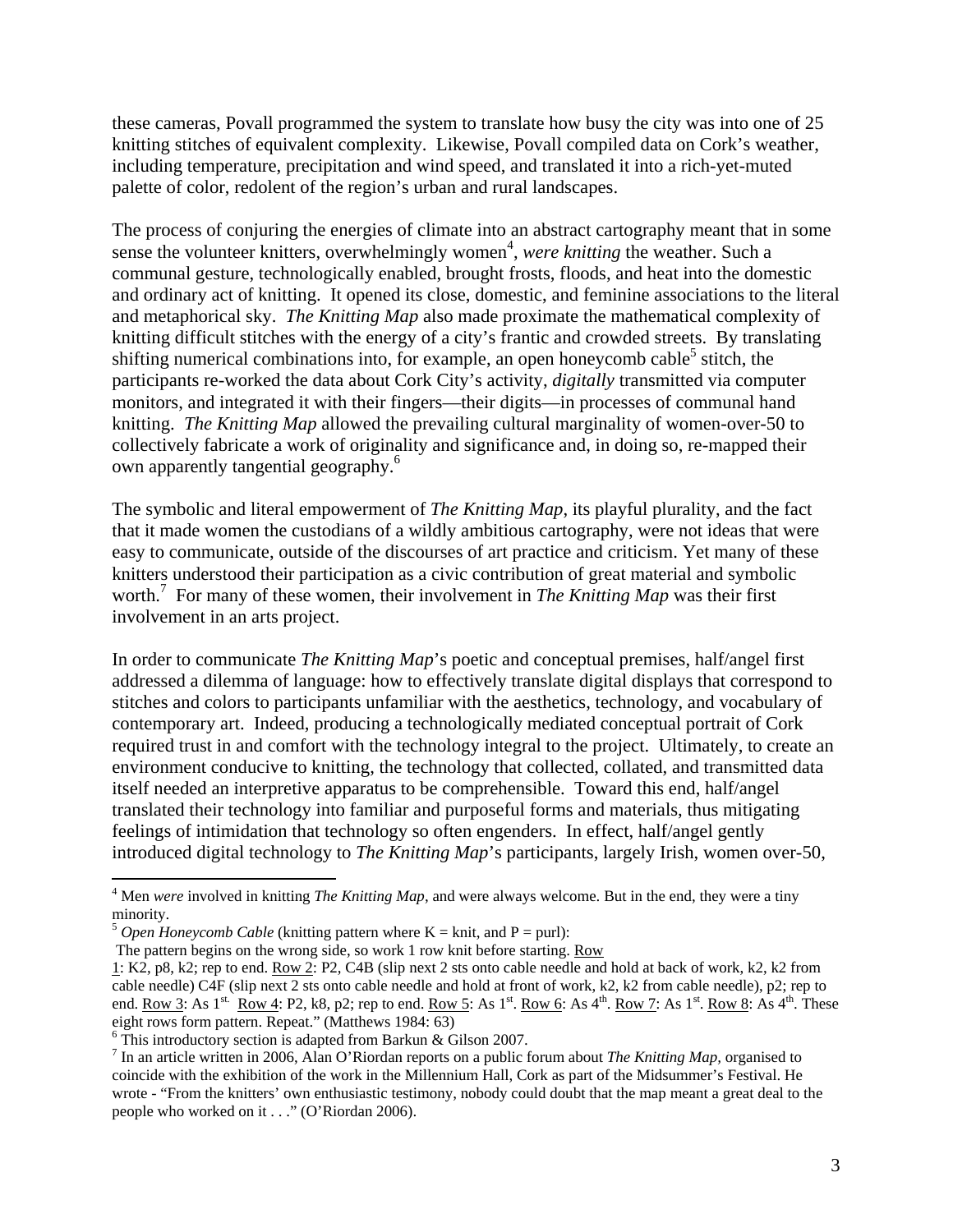by enfolding it in wood and wool. Povall and Enrika Bertolini Cullen outfitted the crypt of St. Luke's Church, in which *The Knitting Map* was headquartered, to facilitate the translation of urban milieu to stitch and color. The crypt was faced in wood, emphasizing architectural contours and encasing the monitors in digital "pulpits," each one its own quiet yet industrious mode of address. Seated at these digital knitting stations, below a bank of Romanesque arched windows, the twenty knitters resembled a choir, voices materialized in rivulets of knitted wool, spilling over a wooden embankment and merging at a confluence of expanding color, pattern, and texture.

half/angel conceived *The Knitting Map* as a secular project that wedded technology with handwork, blurring the boundaries between masculine and feminine, labor and leisure, art and craft. Yet, for so many of the participants, themselves practicing Catholics, the crypt of St. Luke's implied the communal experience of worship. Cullen, a devout Catholic, labeled the design of the knitting stations a "Coptic circle" for its visual affinities to a Coptic cross (McCarthy 2005: 36 – 8). Regardless of the participants' religious convictions, these contours transformed the wired and cavernous space into a place of intimacy, in which knitting became a communal experience. By effectively contextualizing *The Knitting Map*'s digital technology, the very processes and language of "knitting Cork" becomes dialogic across generations. Here, digital media is rendered meaningful to participants previously unfamiliar with its codes. Likewise, knitting, a traditional art form, is passed to young participants, more conversant with technology than textile. $8^8$ 

If the technological bases of *The Knitting Map* required acts of translation to render them accessible, so too did the work's evolving narrative. half/angel endeavored to relay the ongoing story of a changing, breathing city through daily interpretation of data.<sup>9</sup> But that alone is not sufficient to portray the lifeblood of place and the critical roles it plays in securing individual and community identity. For this, *The Knitting Map* participants became crucial not only for their facility in knitting, but also for their intimacy with Cork. If the visible product—the textilebased work of art known as *The Knitting Map*—strikes viewers, in part, due to its vast scale, its contiguity, the uniformity of its palette, and its repetitive stitches, this consistency belies the multiplicity of voices, stories, and experiences that comprise its narrative. As with any heteroglossic text, it offers no singular account of the complex relationship that people have with place. half/angel conceived *The Knitting Map* as a poly-vocal narrative that might expand the possibilities of meaning and conceptually "map" something of the complex relationships between urban spaces and inhabitants, the mysteries endemic to places and people, by channeling data about Cork through a symbolically playful collaboration of its residents. Cartography became a metaphorical practice, a way to envision the vitality of growth and motion and interaction. Yet, the communication of these theoretical approaches itself required translation in order to ignite the imaginations of an audience largely unfamiliar with the specialized discourses of contemporary art and for whom maps were legible documents charting

 $\overline{a}$ <sup>8</sup> These two paragraphs are adapted from Barkun & Gilson 2007.

<sup>&</sup>lt;sup>9</sup> This information was also displayed in the installation space of *The Knitting Map* during 2005. This meant that visitors could view the streaming of meteorological and urban motion data on a series of monitors, directly into the crypt of St. Luke's Church. They could also see a simplified version of how this information was translated into yarn color and complexity of stitch, and then uploaded to the monitors from which the knitters took their pattern / yarn color for the day.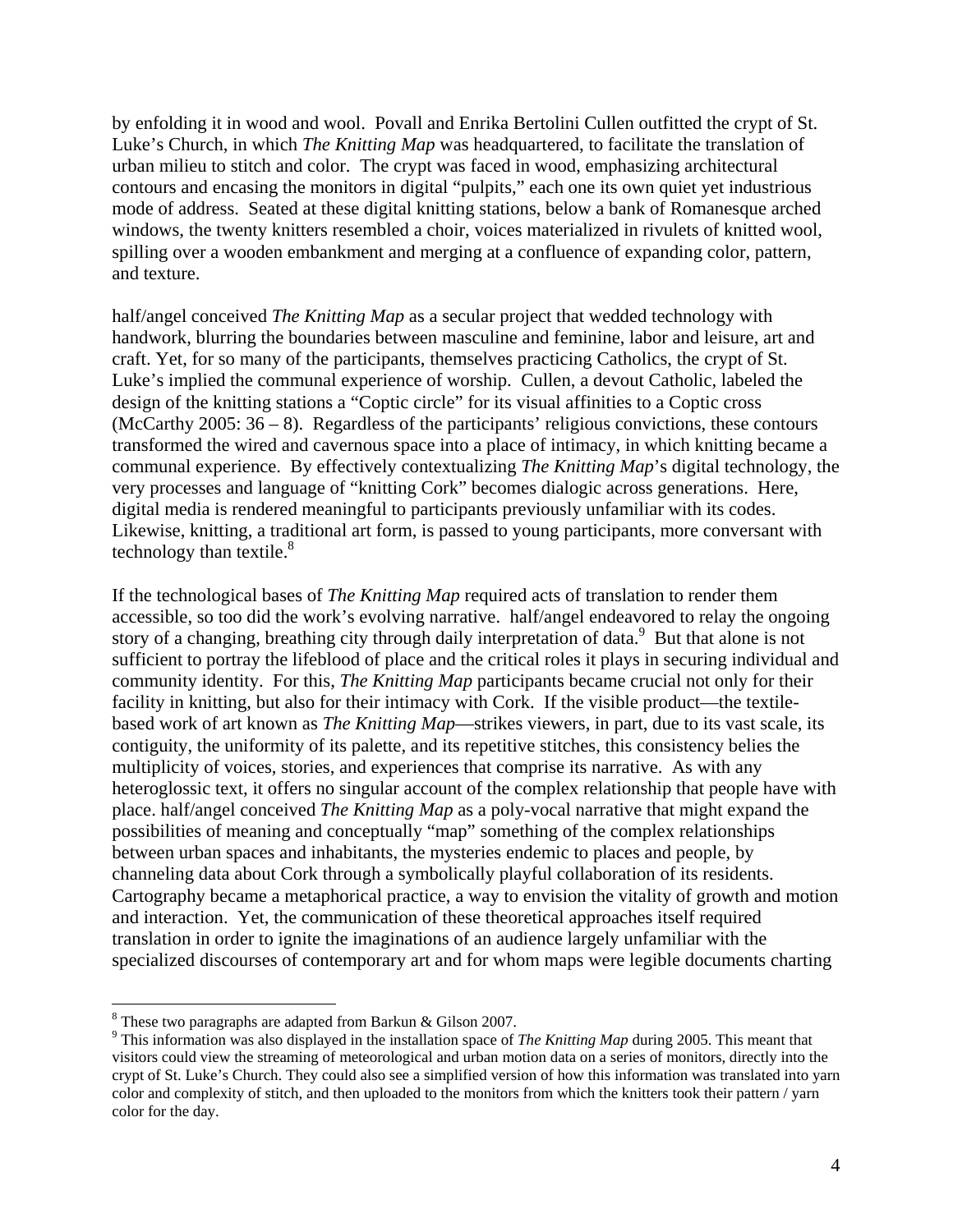routes and recording topography. Indeed, many initially assumed that *The Knitting Map* would be a literal representation of Cork City. Disabusing them of this notion and effectively communicating the creative objectives of the project was a task of translation unanticipated by half/angel that forced them to confront the degree to which contemporary artistic practice and vocabulary might be removed from the experiences of those not regularly engaged with it.

 The women who worked on *The Knitting Map* were articulate at reading and interpreting code into a complexity that generated singular items: sweaters, hats, blankets, or scarves. They comprehended the social value of gift-giving, they appreciated the weight of time and care intrinsic to the knitting of garments and other textiles. They knew it was often emotional labor. They also recognized the negative connotations of knitting, its lodgment in the public psyche as a joke about another appalling sweater made by granny as a Christmas gift. Many of them had experienced the shift of knitting from economic necessity to expensive hobby. They also perceived knitting as a solitary activity, even as they might knit while watching television with others. In their bones, they regarded knitting as profoundly feminine, as the domain of the female, so that even as boys and men might knit, they only did so with a troubling frisson. They realized the critical importance of tea breaks and lunch. They knew how to talk and laugh and sometimes guffaw. They also possessed the agency and facility to defend their beloved project when it was attacked, which it repeatedly was. They called-in to talk shows and spoke their minds, demanding that journalists and festival directors, who often prematurely criticized the project without viewing it, visit *The Knitting Map* for themselves. They wrote letters and knocked on doors. They disarmed half/angel of intent, by acting as if they owned the project, which of course, they did.

The most powerful aspect of translation of *The Knitting Map* involved technology, but also involved its erasure. The powerful representative strategy of making knitting and women's work monumental translated into media fury within Ireland, in particular over the confluence of significant funding and women's textile labor. The technology that was intrinsic to *The Knitting Map* project was a major part of the means by which knitting was translated into something provocative and revolutionary, the means by which knitting was connected with the sky, the civic, and the urban. It was the means by which ordinary women with ordinary skills came together to conjure a collaborative vastness of community and textile. It was also the means by which the work was commissioned in the first place; the technology moved this feminine craft from its domestic private space and spun it out into the public world of art and symbol making. It was this combination of traditional and contemporary practices that caught the imagination of Cork 2005 in choosing to commission *The Knitting Map* as one of the flagship projects for Cork's year as European Capital of Culture in 2005<sup>10</sup>. *The Knitting Map* brazenly claimed a year for its making, and invited women<sup>11</sup> of all kinds to stay with it for its journey. Yet, a significant portion of the Irish / Cork Media and public ignored the technological aspect of the work. Was the technology of *The Knitting Map* impossible to understand? Or was it the case that to acknowledge it was to comprehend that the work believed in other kinds of worlds, worlds in which the quotidian lives and labor of women were apprehended for the extraordinary choreographies that they are? By joining technology and hand knitting, women's private labor was made public and relevant. *The Knitting Map* also gave contemporary currency for what was

1

<sup>&</sup>lt;sup>10</sup> Interview with Mary McCarthy, one of the commissioners of The Knitting Map for Cork 2005, 7 February, 2007.<br><sup>11</sup> Anyone was welcome to participate in *The Knitting Map* but in the end the vast majority were women.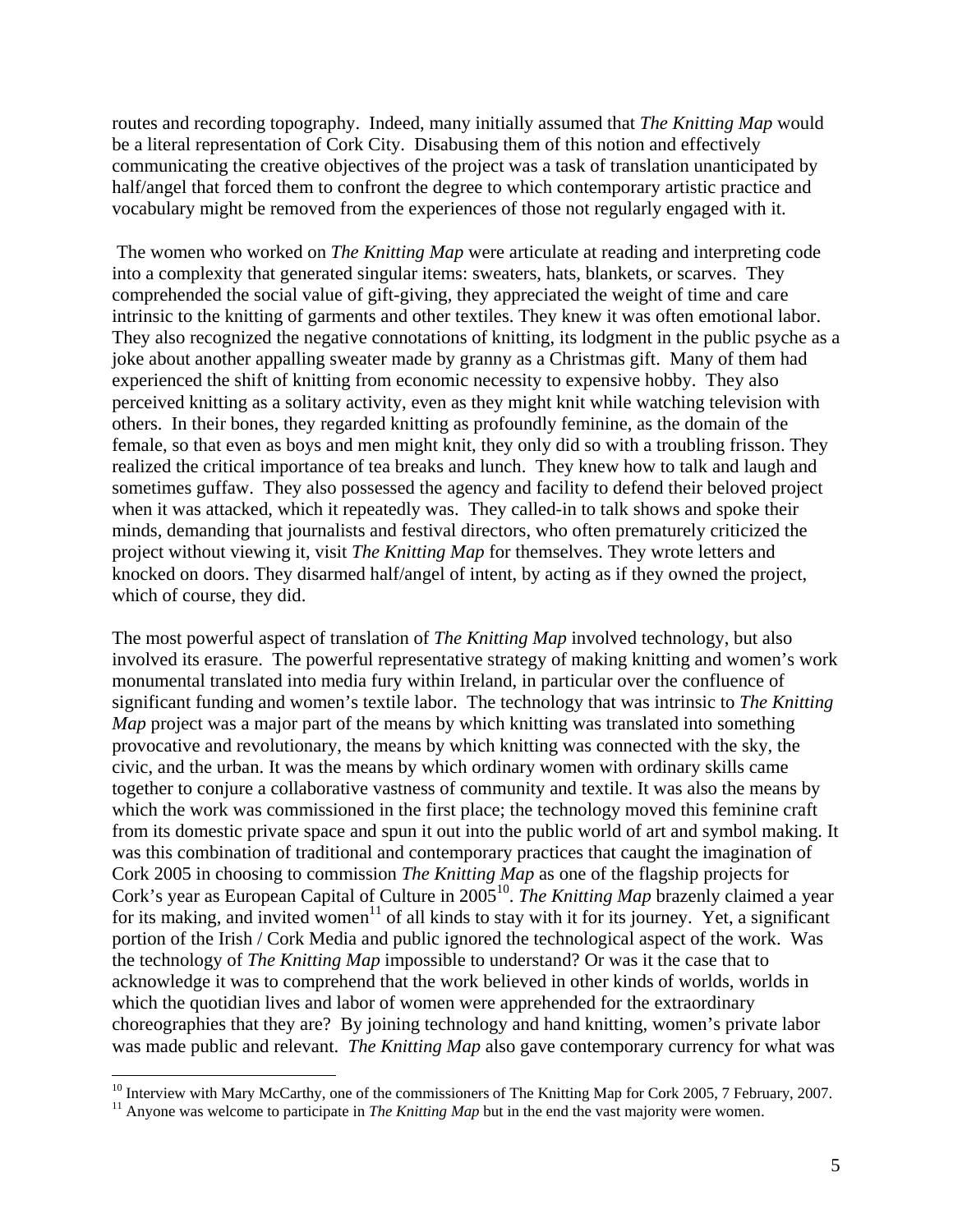considered by some to be an archaic practice. Jools Gilson and Richard Povall were drawn to the practice of knitting by seeing its labor as a compelling choreography. For Gilson and Povall, choreography had always been a kind of mapping, and in bringing together groups of knitters, for *The Knitting Map*, such cartography became powerfully inflected through the contemporary Irish moment of 2005. Instead of engaging with what the technology did to knitting, the press focused almost entirely on *The Knitting Map*'s level of funding, and within Ireland, the work became the site of major controversy.

### **'An Army of Knutters'**<sup>12</sup>

The Irish media generated unanticipated debates about *The Knitting Map* that persisted for years (2003–6), and came quite soon to repeatedly refer to the project as 'controversial', something that confounded the collaborative group of half/angel as well as their community of knitters. *The Knitting Map* was clearly not the site of *conventional* controversy; directors had not misappropriated its public funding and the project contained no provocative imagery or language. What then, had failed in this process of public understanding?

#### **'. . . a useless monstrosity'** <sup>13</sup>

It is remarkable that such negative responses to *The Knitting Map* were then, peculiar to Cork and Ireland. Significantly, an international audience seemed to read the work in different terms. The London-based Smartlab Digital Media Institute; the Arts and Culture at The Council of Europe of Strasbourg, France; Amsterdam's European Cultural Foundation; Dance City in Newcastle, United Kingdom; and the Department of Visual Arts at Millersville University, outside Lancaster, Pennsylvania, all invited half/angel to develop further projects on the strength of visits to *The Knitting Map*.

International media coverage by press sources from Austria, Finland, Norway, Poland, France and the UK, including the BBC, also viewed the work through a seemingly different lens.<sup>14</sup> Such interest arose from an acknowledgement of the work as a community project, a digital art work, a durational installation, a textile project, and finally as a work that refused a difference between creative innovation and the craft of ordinary women, a work that entwined femininity and civic cartography and made both powerfully present.

#### **'daft'**15

But within Ireland, the project generated controversy. This was fuelled by speculation about the level of *The Knitting Map*'s public funding. half/angel received €258,000 (\$350,000) over three years to realize the project, funding that primarily financed a staff of five, office rental, and the renovation, outfitting, and operation of an arts center for a year. During the years of its development and production, the funders forbade the collective to reveal to the media the level of

<u>.</u>

 $12$  (Mythen 2005: 10)

 $^{13}$  ibid.

<sup>14</sup> *Der Standard* (Austria, Alioth 2005), *Helsingen Sannomat* (Finland, Sipilä 2005), *Stavanger Aftenblad* (Norway, Andreassen 2005), *Wysokie Obcasy* (Poland, Panków 2005), *Newzy.fr* (France, Guilcher 2005), *BBC news* (UK, Davis 2005), *The Guardian* (UK, Glancey 2005), *Vogue Knitting* (UK, Fawcett 2005) and *Simply Knitting* (UK, Bradley 2005). *The Knitting Map* was also the subject of a chapter in a PHD thesis in 2009 (Sotelo 2009).<sup>15</sup> (Mick Hannigan, Director of the Cork Film Festival, quoted in Lynch 2005: 25)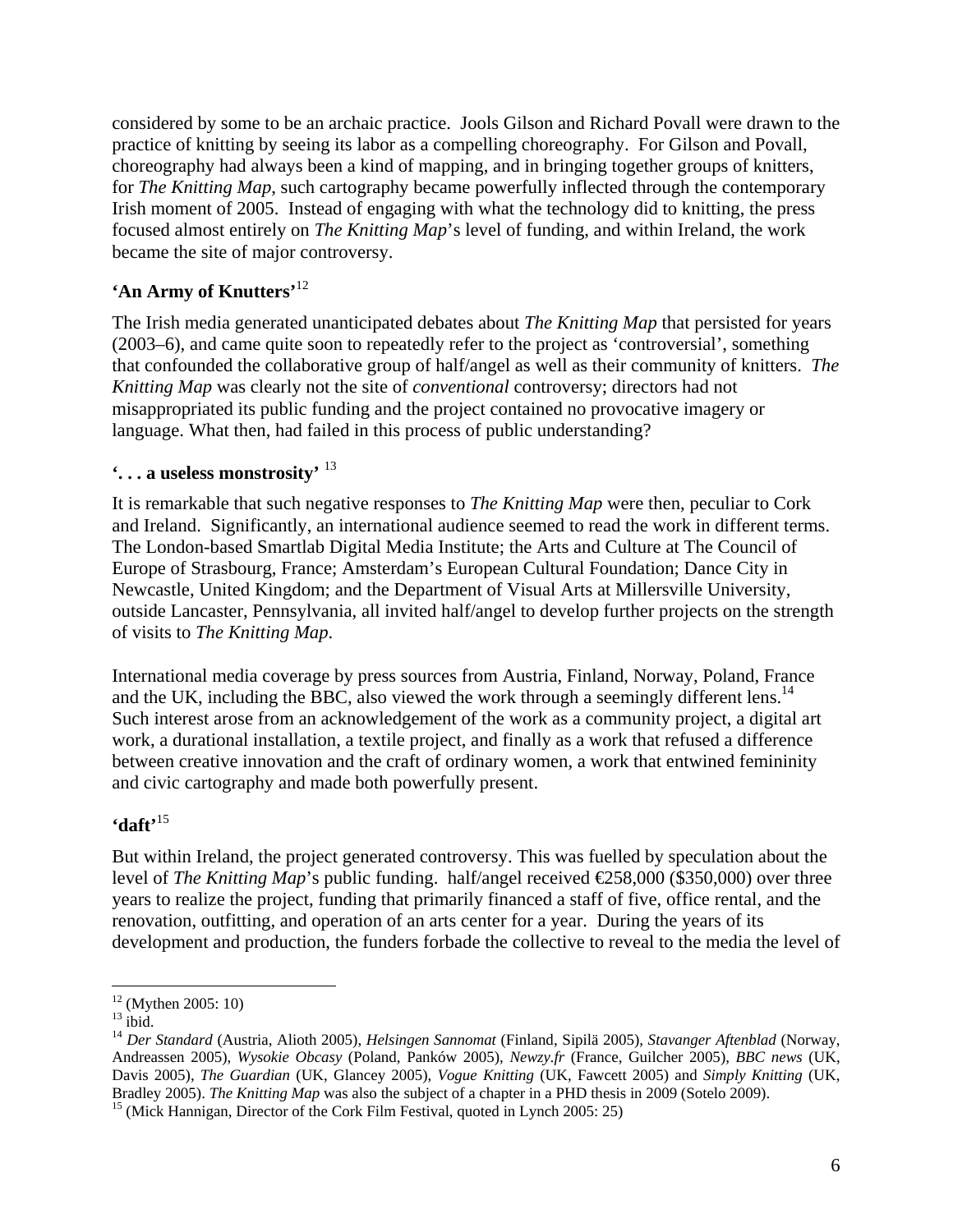financing, a gesture that fuelled speculation and controversy.<sup>16</sup> Other identically supported artistic contributions to Cork 2005, such as the temporary exhibition of Daniel Libeskind's *Eighteen Turns* in Fota House (May – Dec 2005), did not attract criticism over funding.

The negative media attention to *The Knitting Map* so rarely referred to the actual work itself, that it sometimes seemed as if it had little to do with it. Rather, the lattice-work of meanings that *The Knitting Map* laid down in public met with the social, political and historical moment in such a way as to allow something difficult and damaged to see the light of day. half/angel had not anticipated that *The Knitting Map* was capable of becoming a site of controversy within Cork and Ireland. What they imagined remained still sheltered within the work and available to be witnessed; gentle, slow; tangling tides and skies with yarn; marking the ebb and surge of presence with knots. Yet within Ireland, a different kind of reception attended its production. This was a reception in which the scale, duration, and femininity of *The Knitting Map* became a provocation. For a contingent of an Irish audience and Irish media, women knitting cartographies could not mean anything beyond 'a pack of oul' biddies knitting.' (Lynch 2005: 26)

#### **"If you see an old woman in a fairy tale, be very very careful."**<sup>17</sup>

Jools Gilson has often tried to make the invisible labor of femininity powerfully present. In 1997 she hung 10,000 sewing needles from red thread from a gallery ceiling, eliciting oddly gendered responses; many women wondered aloud about the vastness of the labor of threading so many needles, while men who visited wondered more quietly about what they perceived as the violence of the work.18 Kieran McCarthy, a Cork historian, published *The Knitting Map Speaks* in 2005 based on interviews with people who worked on or were connected with *The Knitting Map*. This is a significant document, in which one of the commissioners of the work, the Irish poet Tom McCarthy reflects on the media controversy:

*Historically,* The Knitting Map *to me is also an important reminder of the importance of women's work. I remember that during* [the] *Cork 800* [festival] *a fantastic anthology was brought together by the Cork Women's Poetry Circle; it was called* The Box Under the Bed*. That work, which would be considered women's work, was visible to the public eye and in many ways the story of women's action in the city was anthologised. When that small anthology was published, it was attacked in the press. It was actually mocked.*  The Knitting Map*, twenty years later, has also been subject to attack. It interests me about Irish and Cork society that when women's work is made visible, it somehow attracts negativity from sources in the media. Why is it that women's activity attracts negative feeling in the media?* 

(McCarthy, Tom 2005: 124)

Removed of nuance, and bound up in the literal act of knitting, the most powerful response to *The Knitting Map* within Ireland was astonishment over the amount of money and time that had been dedicated to something so apparently inconsequential and irrelevant.

<sup>&</sup>lt;sup>16</sup> It was probably also the case that when *The Knitting Map* was commissioned in 2003, the Executive of Cork 2005 expected their budget to be far higher than it eventually was, so that funding for the project ended up as a much larger proportion of the overall budget than was intended.<sup>17</sup> Jools Gilson, *Spinstren*, dance theatre production, 1992.

<sup>&</sup>lt;sup>18</sup> mouthplace exhibition, Triskel Arts Centre, Cork, with Richard Povall.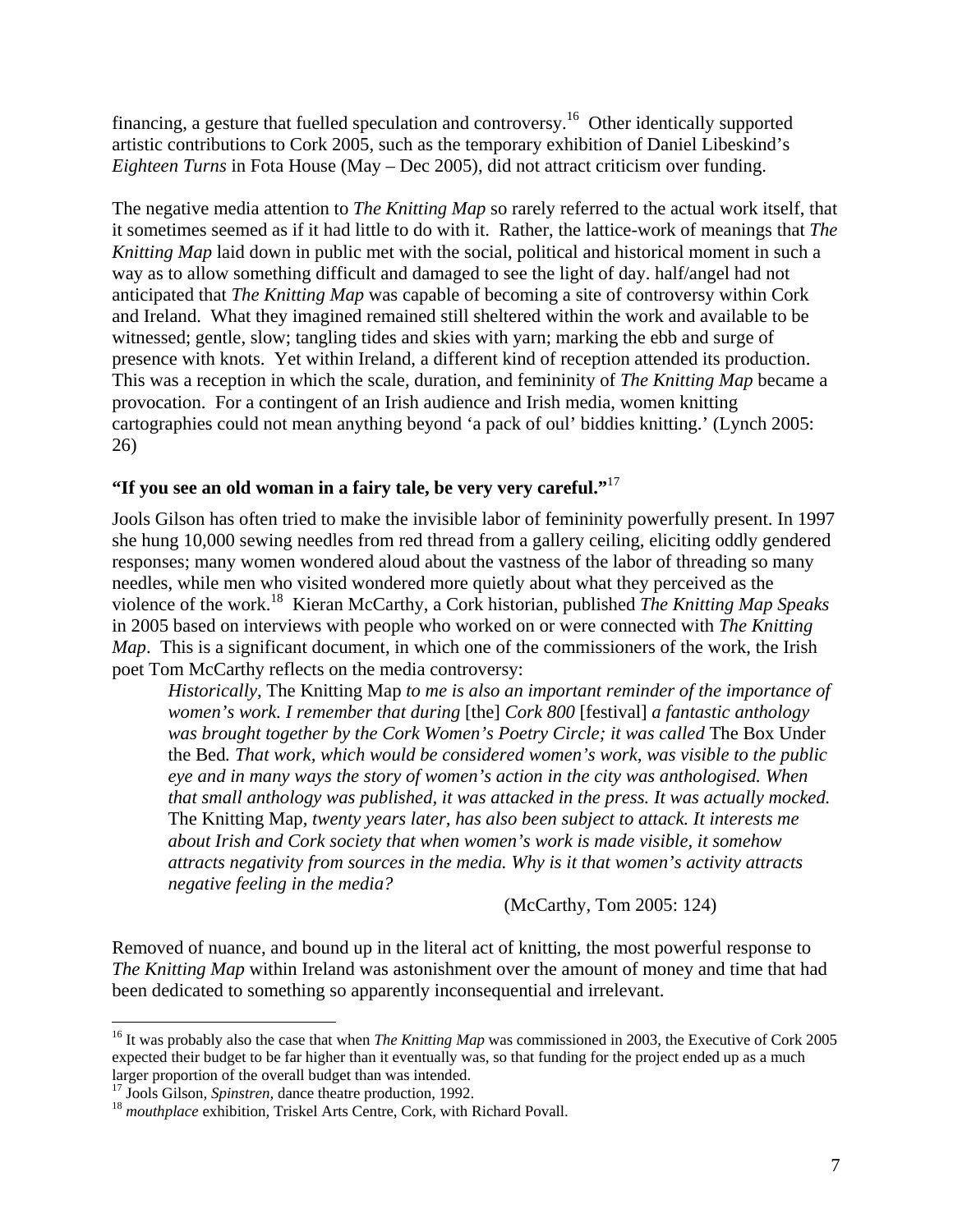#### **' "I'm sure it's valid in its own way," concedes Mick Hannigan with a smile.'**<sup>19</sup>

Because the project was a flagship one, this was inextricably bound to a powerful Irish sense of not wanting to be represented internationally in this way. The history of cartography in and of Ireland is closely tied to Britain's colonial project to claim Ireland's territory as its own. Brian Friel's play *Translations* explores the poetic and political impact of this history (Friel 1981). Sometimes this history has had violent personal consequences for the cartographer; in the early seventeenth century, Richard Bartlett, an English army officer under Charles Blount, Lord Deputy Mountjoy, depicted the taming of Ulster and the unruly O'Neill in cartographic form: "Barlett seems to have been beheaded by Donegal militants who in the words of one account, 'would not have their countrie discovered.'" (cited by Smyth 2007: 17, from Andrews 2008, then in progress).

While it may seem difficult to imagine outside of Ireland, half/angel's failure to communicate the aspirations and multi-layered resonance of this work to an Irish and especially a Cork audience, meant that it remained lodged in understanding as literal knitting, and associated with the homey craft of a bygone Ireland, and such a coalescence produced an unbearable flagship project for Cork 2005. Historical moment did not or could not allow for such craft to be used as a way to radically rework meaning. The historic feminization of Ireland by colonial Britain exacerbated this response.<sup>20</sup> Having been symbolically feminized as a term of abuse, being represented internationally by an excess of femininity fuelled public rage. It did not help that both directors of the project, Gilson and Povall, are English. What this work mapped then, was not so much a year in the life of a city, but its underlying injuries—symbolic, colonial, and gendered. And its most powerful cartography was its iteration of old history, not as something 'way back when', but as something stridently present in the contemporaneity of 2005.

The media furor about *The Knitting Map* was in a powerful sense the result of a *failure* of translation. Placed within Irish Culture in 2005 at the height of the Irish boom years, Ireland was a country snagged between a recently impoverished and postcolonial past and sudden extreme wealth. Such a context made for an uneasy self-confidence. *The Knitting Map* sought to give femininity a voice within this Irish context, the media controversy, rarely about the quality of the work itself, sought to refuse this gesture, to place feminine craft firmly back in its traditional place. So that the erasure or absence of a discourse about the technology in *The Knitting Map* became a political gesture about what is worthy of public funding, and who has the right to call themselves artists. Older women knitting was (apparently) too powerfully charged a category of the disavowed to warrant such major funding. And older women harnessing the potential of emergent technologies, was more incendiary still. Thus as the piece maps the experiences of Cork and its residents, it unwittingly became a map of the controversy, itself.

The international reception of *The Knitting Map* was overwhelmingly positive, and the powerful fear that seemed to drive the Irish response—that being represented internationally by a vast

 $19$  (Lynch 2005: 26)

<sup>&</sup>lt;sup>20</sup> For a discussion of this depiction of Ireland as feminine in relation to colonial Britain, see Tovey, Share & Corcoran 2007, and Cairns & Richards 1988.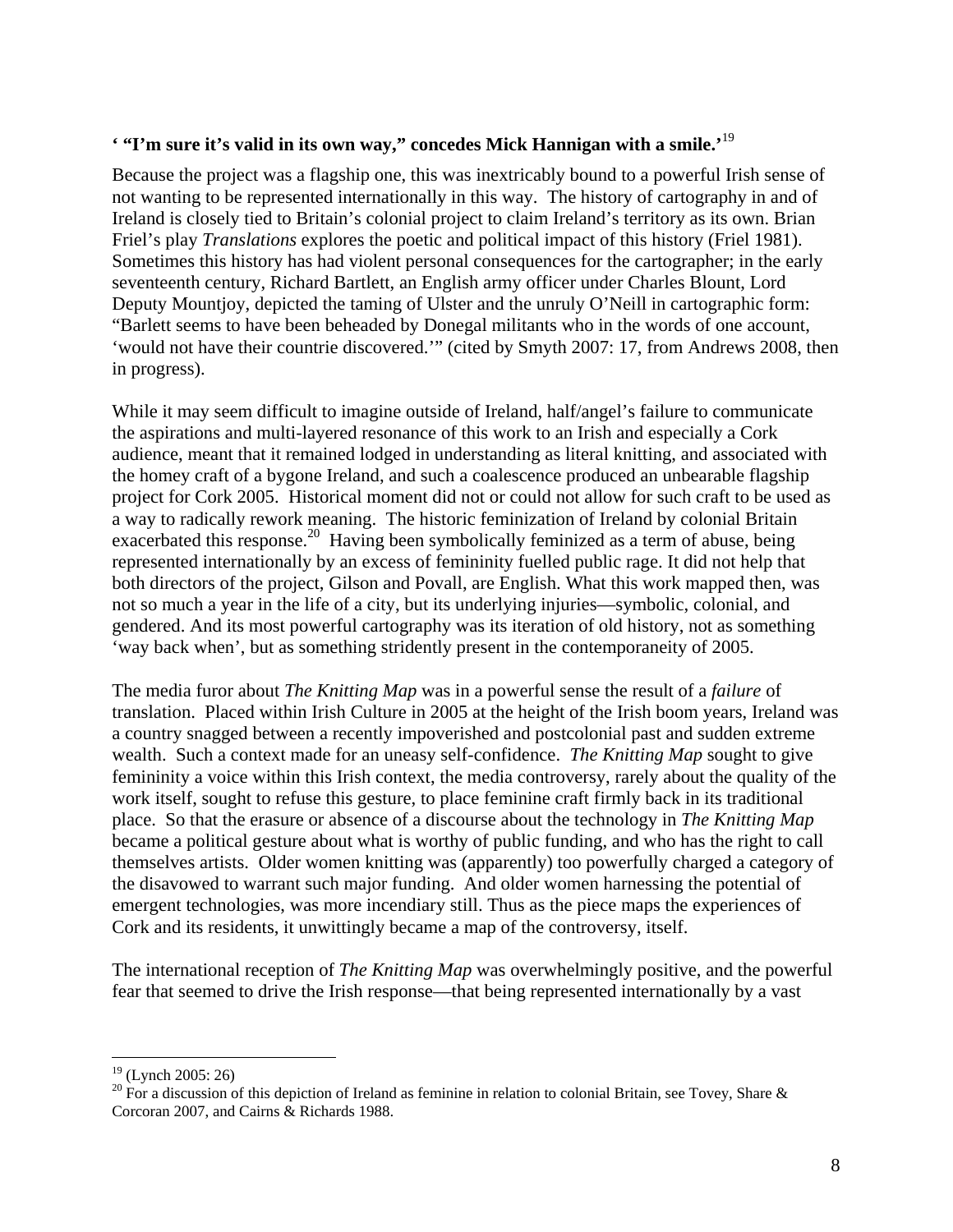knitting project might lead to ridicule—never materialized.<sup>21</sup> Internationally the work was always seen as based on a dialectic between the craft of hand knitting and the technology that drove this knitting, and made plural the act of winding yarn around two sticks. Knitters made the work by knitting it, but they also made it simply by living in Cork City,<sup>22</sup> by participating in the urban movement that generated stitches. In this sense the work was literally and poetically *of* the city—this was its claim to monumental space—not only because it was eventually of such vast scale, but because it audaciously took a city as its compositional tool. The connection between yarn color and weather, shifted this dialectic to one that operated experientially—participants knitted a weather they had cowered-in at bus stops, or basked-in on their way home. So they had 'done' the movement of the city, and they had 'felt' the weather; effect and affect. These literal, poetic, and metaphorical connections are enabled by the technology that underpinned the work. Without the technology, the work is essentially a lot of knitting, indeed, a lot of very well funded knitting, and this was more than a contingent of an Irish audience could cope with.

*The Knitting Map*, then, read to Irish and Cork audiences as a web that made visible and palpable prevailing assumptions about value, art, women, and feminine labor. *The Knitting Map* cleared space for working-class Irish women-over-50 to produce powerful public meaning, and the Irish media response surged against such a gesture. But half/angel has the knitting, rolled up in four boxes, and hidden safely away in Cork, and has accompanied it to the United States, where they unleashed it in a gallery and watched its alchemy creep up the spines of the visitors, undoing their composure. *The Knitting Map* accomplishes this because it is made slowly together by the collaborative energy of thousands, a feminine work of time; of seconds, days, weeks and months; and now years. And, it is a kind of lodestone for potential time, and an assertion of unutterably powerful presence, so powerful that to bring it to the light of day could cause a city, and sometimes a country, to rise up in fury. But though half/angel does not own it, they guard it, because there will come a time, when they will once again, unroll *The Knitting Map* and let its meanings play again in other contexts.

 $21$  This was a fear of being represented (once again) as a country of backward rurality, when colonial memory of just such a gesture was (is) so recent.

 $^{22}$  Not all participants were residents of Cork City, but the vast majority were.